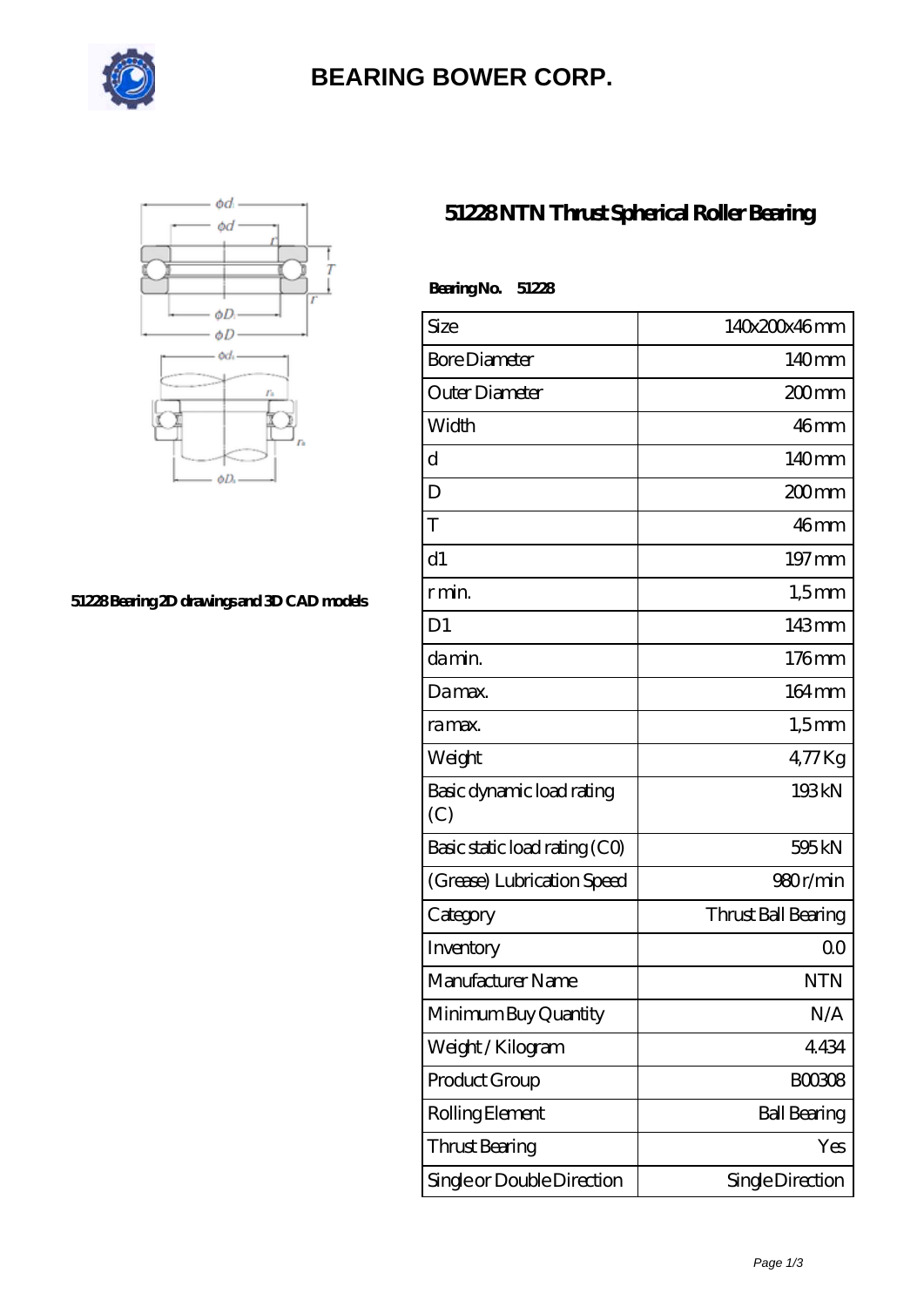

## **[BEARING BOWER CORP.](https://ballersunited.org)**

| <b>Banded</b>                          | No                                                                                                                                                                         |
|----------------------------------------|----------------------------------------------------------------------------------------------------------------------------------------------------------------------------|
| Cage Material                          | Steel                                                                                                                                                                      |
| Precision Class                        | ABEC 1   ISO PO                                                                                                                                                            |
| Component Description                  | Roller Assembly Plus<br>Raceways                                                                                                                                           |
| <b>Other Features</b>                  | Single Row   With Flat Seat                                                                                                                                                |
| Long Description                       | 140MM Bore 1; 143MM<br>Bore 2 200MM Outside<br>Diameter; 46MM Height;<br><b>Ball Bearing, Single</b><br>Direction; Not Banded;<br>Steel Cage; ABEC 1   ISO PO<br>Precision |
| Inch - Metric                          | Metric                                                                                                                                                                     |
| Category                               | Thrust Ball Bearings                                                                                                                                                       |
| <b>UNSPSC</b>                          | 31171552                                                                                                                                                                   |
| Harmonized Tariff Code                 | 8482105008                                                                                                                                                                 |
| Noun                                   | Bearing                                                                                                                                                                    |
| Keyword String                         | <b>Ball Thrust</b>                                                                                                                                                         |
| Manufacturer URL                       | http://www.ntnamerica.co<br>m                                                                                                                                              |
| Manufacturer Item Number               | 51228                                                                                                                                                                      |
| Weight/LBS                             | 1051605                                                                                                                                                                    |
| Outside Diameter                       | 7.874 Inch   200 Millimeter                                                                                                                                                |
| Bore 2                                 | 563Inch   143Millimeter                                                                                                                                                    |
| Bore 1                                 | 5512Inch   140Millimeter                                                                                                                                                   |
| Overall Height with<br>Aligning Washer | OInch   OMillimeter                                                                                                                                                        |
| Height                                 | 1.811 Inch   46 Millimeter                                                                                                                                                 |
| bore diameter:                         | 140mm                                                                                                                                                                      |
| dynamic load capacity:                 | 193000N                                                                                                                                                                    |
| outside diameter:                      | $197 \,\mathrm{mm}$                                                                                                                                                        |
| operating temperature<br>range:        | $-40$ to $120^{\circ}$ C                                                                                                                                                   |
| overall width:                         | 46mm                                                                                                                                                                       |
|                                        |                                                                                                                                                                            |